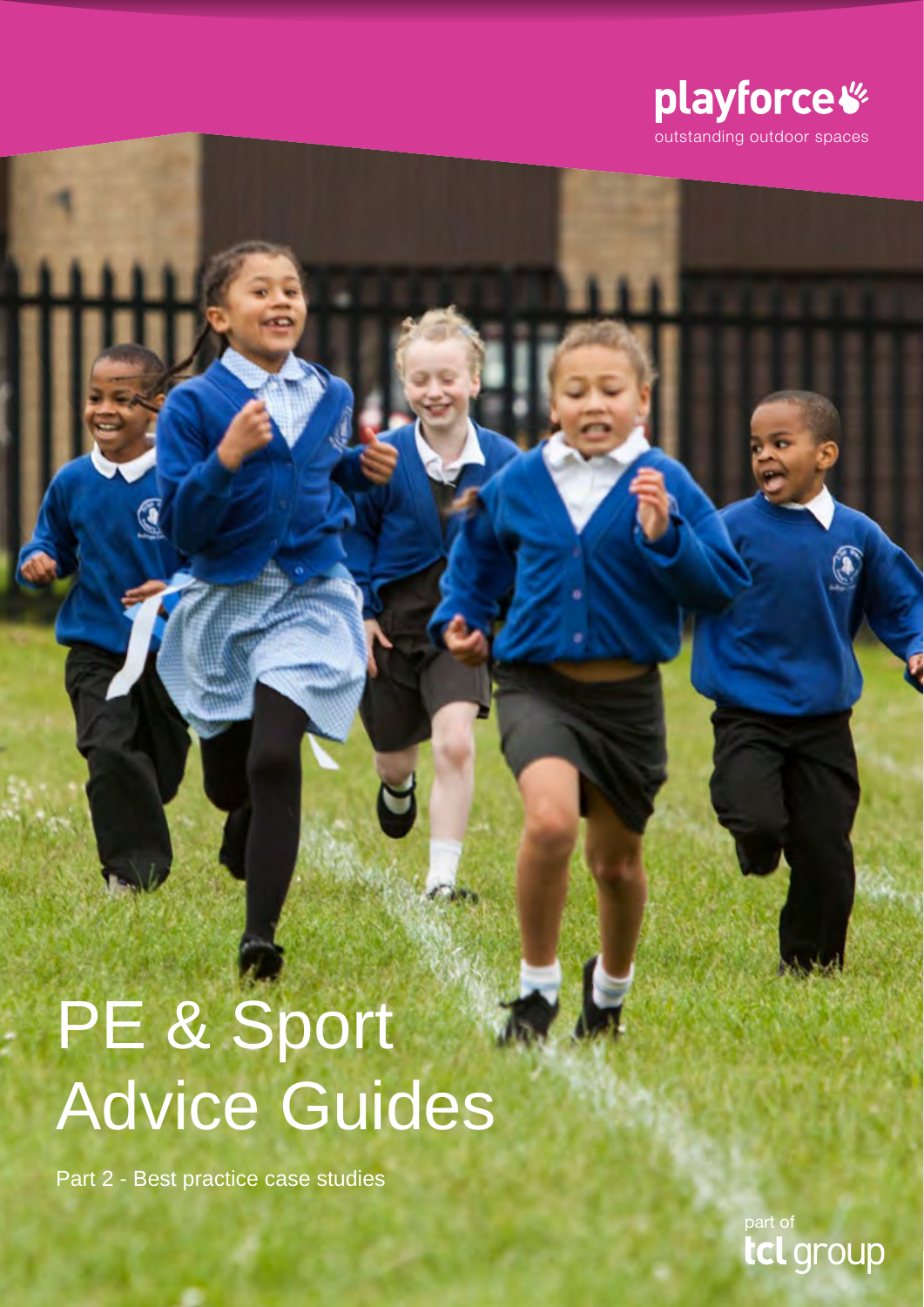

# Part 2 - Best practice case studies

#### Need some inspiration?

Playforce has worked with many schools over the last 20 years, who have been keen to develop the active elements within their play areas, take a look as some of our case studies below.

#### **Millfield Primary School, Cambridgeshire**

Millfield Primary School wanted to develop their playground to fit with their focus on active, healthy children. They wanted to extend the play area so that they were able to deliver a greater variety of activity for a wider range of children. They designed a space that would challenge their children and make getting active more fun.

They said.. "The biggest benefit for us is that the children are getting involved in meaningful outside play, using the equipment to challenge themselves. This contributes to them leading a healthy, active life."

#### [Read more about Millfield Primary School](http://www.playforce.co.uk/design-and-build/case-studies/millfield-primary-school).

#### **Churchfields VC Primary School, Somerset**

Inspired by the 2012 Olympics, Churchfields VC Primary School wanted to develop a playground that would encourage their pupils to get outside and active.

They said… "Having the opportunity to spend more time outdoors has boosted the children's enthusiasm for exercise. They love the challenge of testing themselves and by providing them with a range of activities, they have been able to develop a range of physical skills at their own pace.'

[Read more about Churchfields VC Primary School.](http://www.playforce.co.uk/design-and-build/case-studies/churchfields-vc-primary-school)

# **Arbour Vale Specialist School Sports College**

As a school sports college, they're always looking for new ways to encourage our pupils to take part in active and creative play, eventually leading into sports. They wanted to develop their playground so that it would have an area dedicated to combining play and sports as well as musical, creative and discovery ideas. The new space would allow them to incorporate play into all areas of the curriculum and spend more quality time outdoors.

They said… "The equipment has challenged them to approach new activities in a creative and imaginative way. The flexibility to move outdoors during class has boosted their productivity and attention spans. It's fantastic to see play and sports coming together in an innovative and unique outdoor space."

[Read more about Arbour Vale Specialist School Sports College.](http://www.playforce.co.uk/design-and-build/case-studies/arbour-vale-specialist-school-sports-college-slough)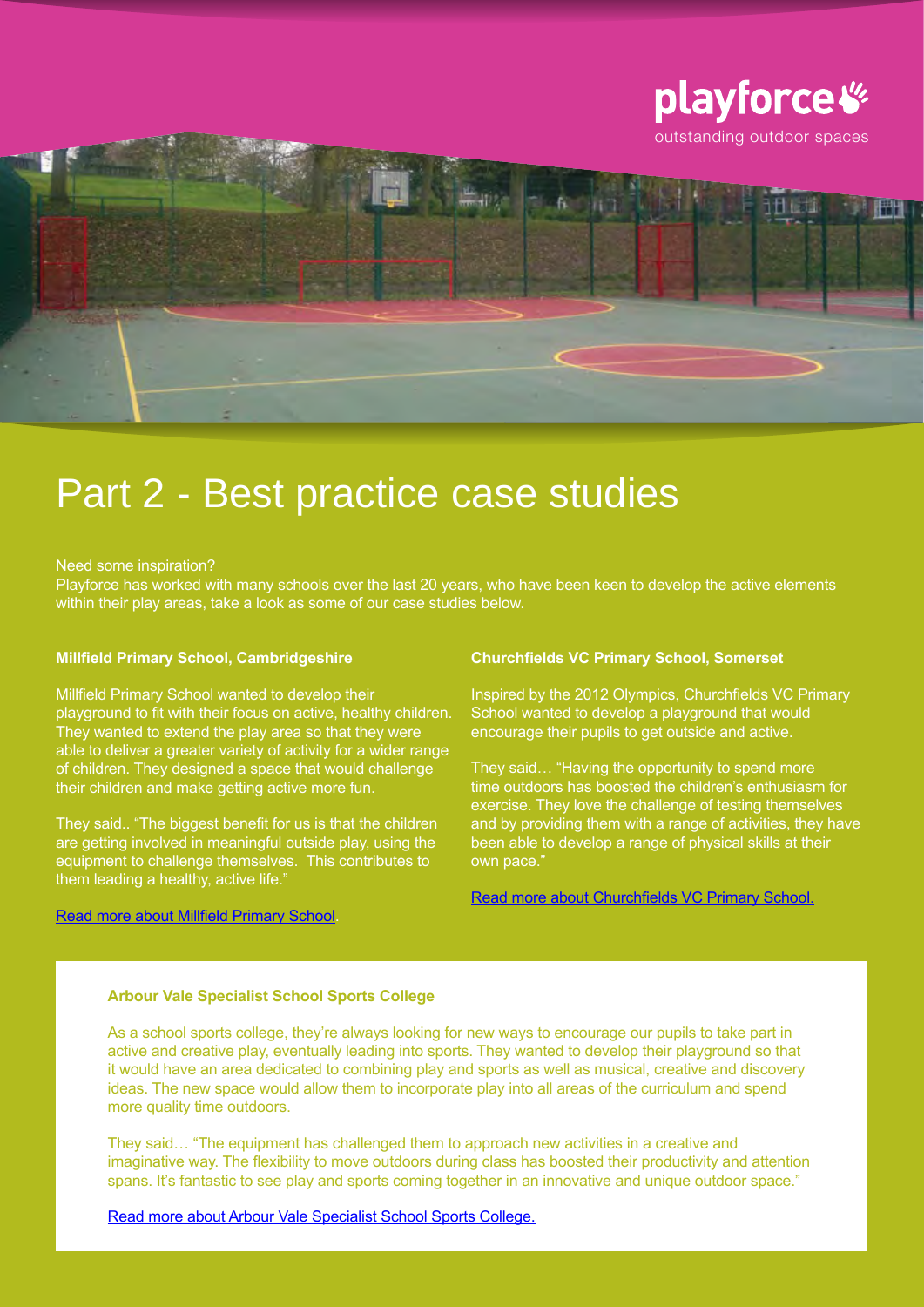

# **Angel Road Junior School, Norwich**

Developing the playground at Angel Road Junior School has created a new space where children can be active in both lessons and play time. Introducing physically challenging equipment to the pupils has given their break times a whole new purpose.

They said… "The children all now, naturally, engage with the equipment – even those that don't often choose to extend themselves in subjects such as games or PE – and the Football Goal Ends have created a football pitch which no longer relies on strategically placed sweatshirts!"

[Read more about Angel Road Junior School.](http://www.playforce.co.uk/design-and-build/case-studies/angel-road-junior-school-norfolk)



# **Aloeric Primary School, Wiltshire**

For Aloeric Primary School, their natural surroundings were the inspiration for their new playground. They wanted their outdoor environment to inspire the children's motivation to get outside and actively involved in more sport. By installing a range of flexible equipment, they gave their children a wealth of opportunities to enjoy more physical activity.

They said… "The physical benefits for the children will improve their health in the long term and their behaviour has also seen a positive change."

[Read more about Aloeric Primary School.](http://www.playforce.co.uk/design-and-build/case-studies/aloeric-primary-school-wiltshire) 

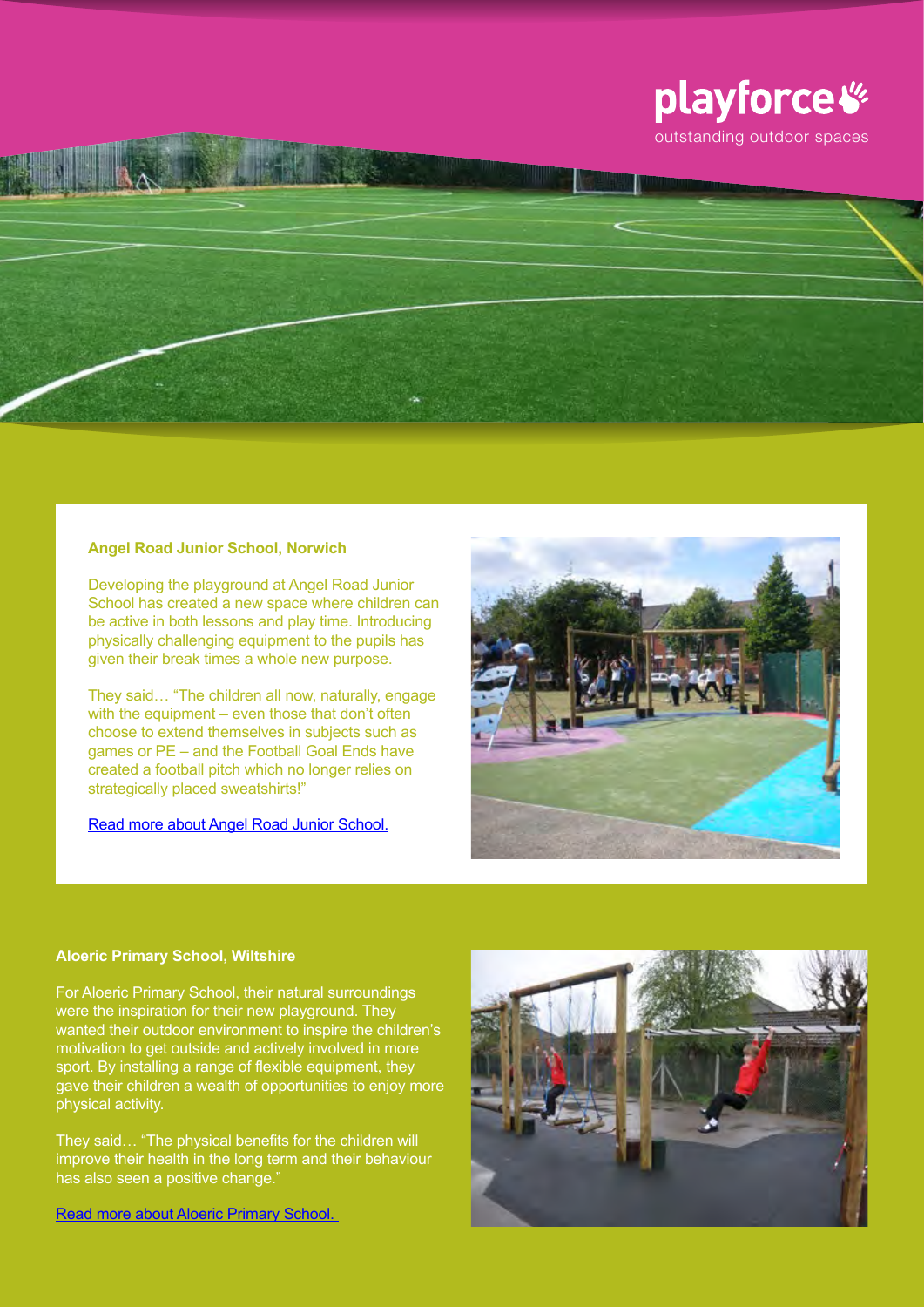

## **George Spicer Primary School, Middlesex**

We don't like to show off but when you get a review like the one we got from George Spicer Primary, it's hard not to. Described as "better than Disneyland", their new playground now offers children an opportunity to challenge themselves physically. The children have learnt how to use all of the space available so that they can be more active in any situation.

They said… "The children love the opportunities they have for using the frames, both during the day and at After School clubs. One of our students even said; 'This is better than Disneyland!' We couldn't ask for a better result!"

[Read more about George Spicer Primary School.](http://www.playforce.co.uk/design-and-build/case-studies/george-spicer-primary-school)



Take a look at our [website](http://www.playforce.co.uk) or contact [sales@playforce.co.uk](mailto:sales%40playforce.co.uk?subject=) for more information.